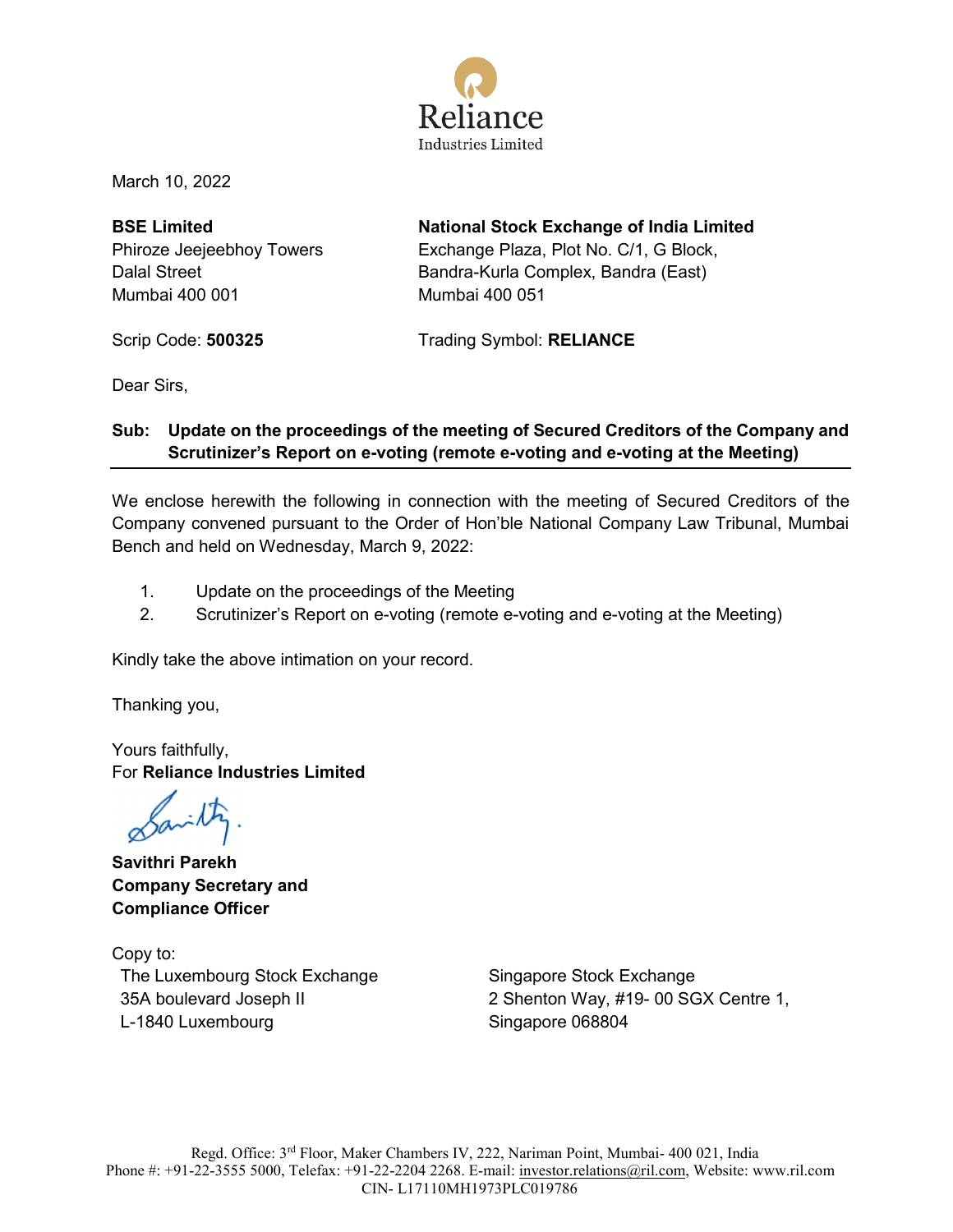

**Update on the proceedings of the Meeting of the Secured Creditors of the Company convened pursuant to the Order of Hon'ble National Company Law Tribunal, Mumbai Bench ("NCLT Mumbai") and held on Wednesday, March 9, 2022 ("Meeting")** 

### **A. Date, time and venue of the Meeting**

A Meeting of the Secured Creditors of the Company convened pursuant to the Order dated January 28, 2022 **("Order")** of NCLT Mumbai was held on **Wednesday, March 9, 2022 at 10:30 a.m. (IST)** through video conferencing (**"VC"**).

### **B. Proceedings in brief**

Pursuant to the Order of NCLT Mumbai, Justice (Retd.) Ranjit Vasantrao More, Former Judge, Bombay High Court, chaired the Meeting ("Chairperson").

The Chairperson thereafter stated that the Meeting was held through VC in compliance with the directions issued vide Order of NCLT Mumbai.

The requisite quorum being present, the Chairperson called the Meeting to order.

With the permission of the Secured Creditors, the Notice convening the Meeting was taken as read.

The Chairperson thereafter addressed the Secured Creditors and informed them about the salient features of the Scheme and its rationale.

The Chairperson informed the Secured Creditors that vide Order of NCLT Mumbai, Shri Hemal Mehta, Practising Chartered Accountant, Partner, Deloitte Haskins & Sells LLP, Chartered Accountants, was appointed as the Scrutinizer to scrutinize the voting through electronic means (i.e. remote e-voting and voting at the Meeting by using electronic system) ("e-voting").

The Scheme of Arrangement between Reliance Industries Limited ("Transferor Company" or "Company") & its shareholders and creditors and Reliance Syngas Limited ("Transferee Company") & its shareholders and creditors ("Scheme") was placed before the Secured Creditors for consideration and approval.

On the invitation of the Chairperson, few Secured Creditors addressed the Meeting and sought clarifications on the resolution proposed at the Meeting. Shri Srikanth Venkatachari, responded to the queries of the Secured Creditors and provided clarifications.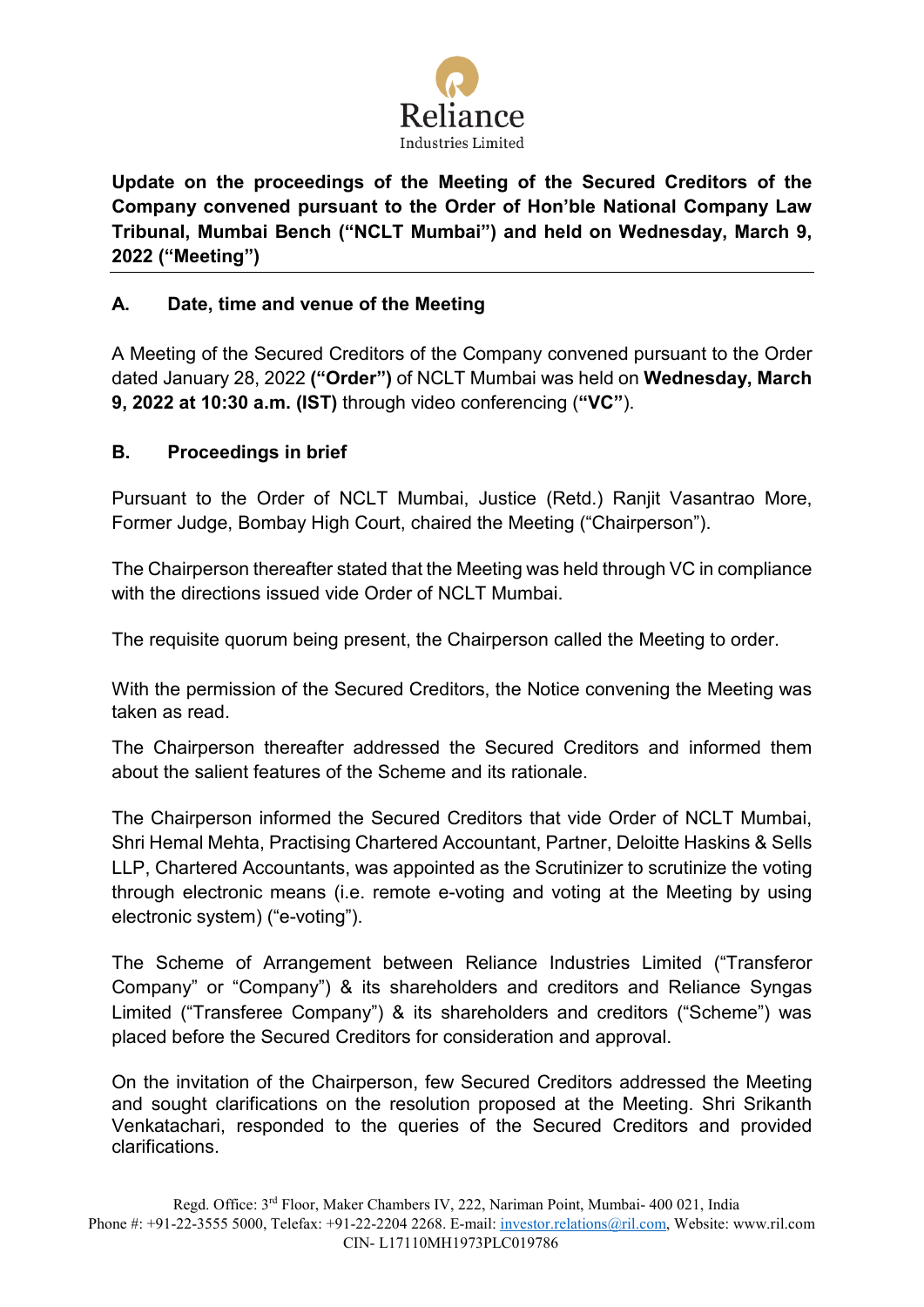

Thereafter, the Chairperson announced the voting to be undertaken electronically and requested Shri Hemal Mehta, the Scrutiniser for the orderly conduct of the voting at the Meeting.

The Chairperson informed the Secured Creditors that the results of e-voting shall be disseminated to the stock exchanges and also uploaded on the website of the Company and National Securities Depository Limited ("NSDL"), the authorized agency providing e-voting facility.

The Meeting concluded at 11:01 a.m. after the Secured Creditors present at the Meeting cast their votes. Thereafter, the Meeting stood closed.

# **C. Voting by Secured Creditors**

The Company had provided remote e-voting facility to its Secured Creditors to cast their votes electronically on the proposed resolution set out in the Notice of the Meeting from 1:00 p.m. (IST) on Friday, March 4, 2022 to 5:00 p.m. (IST) on Tuesday, March 8, 2022.

Further, the facility to vote on the resolution through electronic voting system at the Meeting was also made available to the Secured Creditors who participated in the Meeting but had not cast their votes through remote e-voting.

### **D. Results of e-voting (remote e-voting and e-voting at the Meeting)**

Votes in favour – 99.9019%. The resolution was passed with requisite majority.

### **Note:**

This document does not constitute the minutes of the proceedings of the Meeting of the Company.

### For **Reliance Industries Limited**

**Savithri Parekh Company Secretary and Compliance Officer**

Place: Mumbai Date: March 10, 2022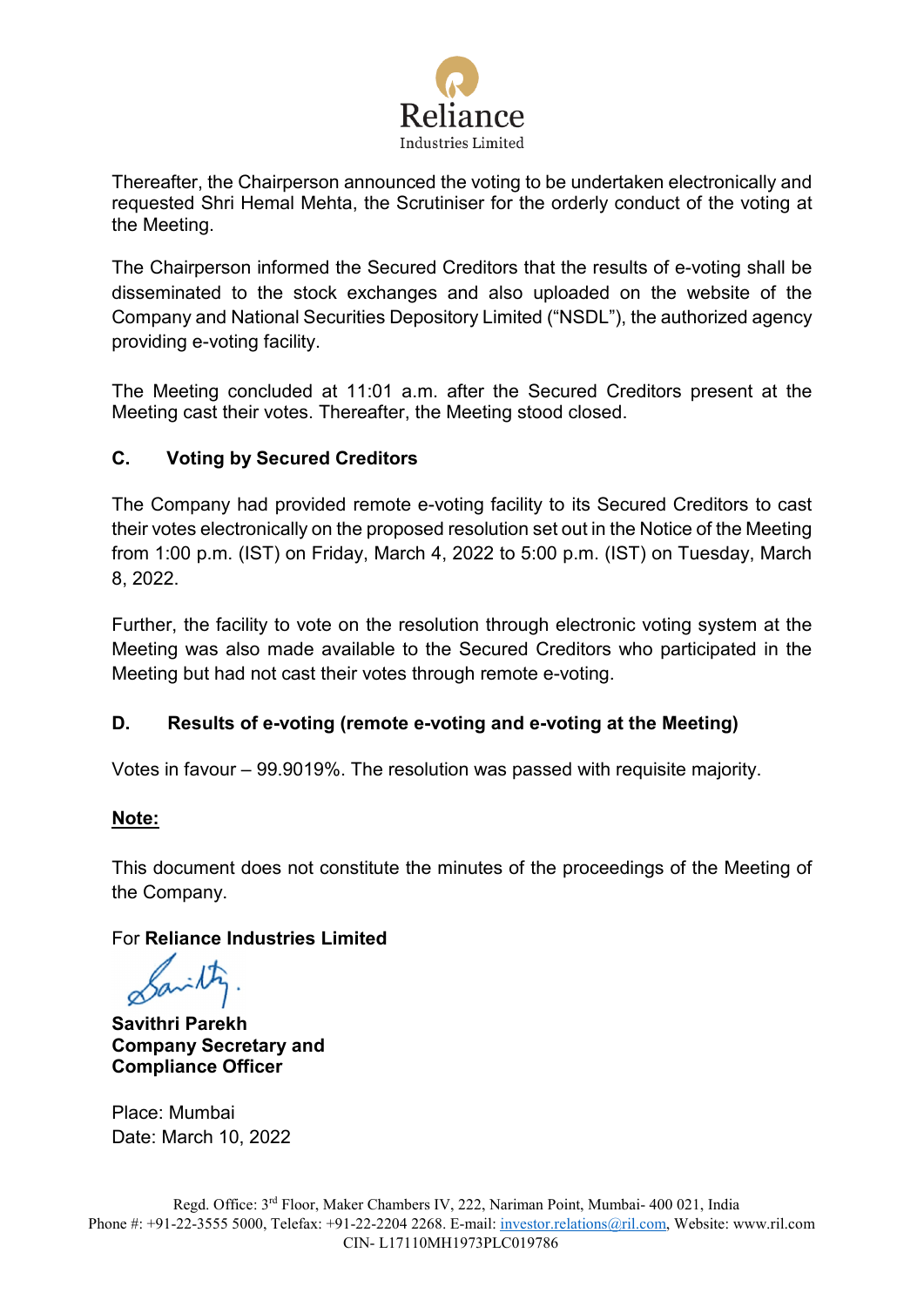**Chartered Accountants** Lotus Corporate Park 1st Floor, Wing A-G CTS No. 185/A, lay Coach Off Western Express Highway Goregaon (East) Mumbai-400 063 Maharashtra, India

Tel: +91 22 6245 1000 Fax: +91 22 6245 1001

#### Scrutinizer's Report [Pursuant to directions of the Hon'ble National Company Law Tribunal, Mumbai Bench vide its Order dated 28 January 2022]

#### $To$

Justice (Retd.) Ranjit Vasantrao More,

Hon'ble Chairperson appointed by the Hon'ble National Company Law Tribunal (NCLT) for the meeting of Secured Creditors of Reliance Industries Limited

#### Dear Sir.

Re: Meeting of the Secured Creditors of Reliance Industries Limited convened pursuant to NCLT Order and held on Wednesday, 9 March 2022 at 10:30 am (IST) through Video Conferencing (VC)

- 1. NCLT vide its Order dated 28 January 2022 ("NCLT Order") has inter-alia directed Reliance Industries Limited ("Transferor Company") to hold a meeting of its Secured Creditors to consider and, if thought fit, to approve, with or without modification(s), the proposed Scheme of Arrangement between the Transferor Company and its shareholders and creditors and Reliance Syngas Limited ("Transferee Company") and its shareholders and creditors ("Scheme"). The Scheme provides for transfer of the Gasification Undertaking (as defined in the Scheme) from the Transferor Company to the Transferee Company as a going concern on a slump-sale basis for a lump sum consideration under Sections 230 to 232 and other applicable provisions of the Companies Act, 2013 ("the Act").
- 2. As per the directions of the NCLT vide its Order dated 28 January 2022:
	- a. meeting of the Secured Creditors of the Transferor Company was convened and held on Wednesday, 9 March 2022 at 10:30 a.m. (IST) through VC ("the Meeting"). The deemed venue for the Meeting was the Registered Office of the Company;
	- b. Notice of the Meeting dated 5 February 2022 ("Notice") along with the accompanying documents were sent through electronic mail to those Secured Creditors whose email addresses are registered with the Transferor Company, National Securities Depository Limited ("NSDL") and Central Depository Services Limited ("CDSL");
	- The said Notice was also placed on the website of the Transferor Company at: C. https://www.ril.com/investorRelations/ShareholdersInformation.aspx and on the website of the Stock Exchanges, i.e., BSE Limited and National Stock Exchange of India Limited at www.bseindia.com and www.nseindia.com, respectively; and on the website of NSDL at https://www.evoting.nsdl.com, being the agency appointed by the Transferor Company to provide to its secured creditors facility to exercise their right to vote on the resolution contained in the Notice calling the Meeting using an electronic voting system (i) remotely, before the Meeting on the dates referred to in the Notice ("remote e-voting"); and (ii) at the Meeting ("e-voting at the Meeting");
	- d. Notice of the meeting of the Secured Creditors of the Transferor Company was published on 7 February 2022 in 'Business Standard' in English language having nationwide circulation and in 'Loksatta' in Marathi language having circulation in Maharashtra, respectively.
- 3. I, Hemal Mehta, Practising Chartered Accountant and Partner, Deloitte Haskins & Sells LLP, Chartered Accountants, have been appointed as Scrutinizer vide the NCLT Order for the purpose of scrutinizing the process of remote e-voting and e-voting at the Meeting on the proposed resolution contained in the Notice calling the Meeting.

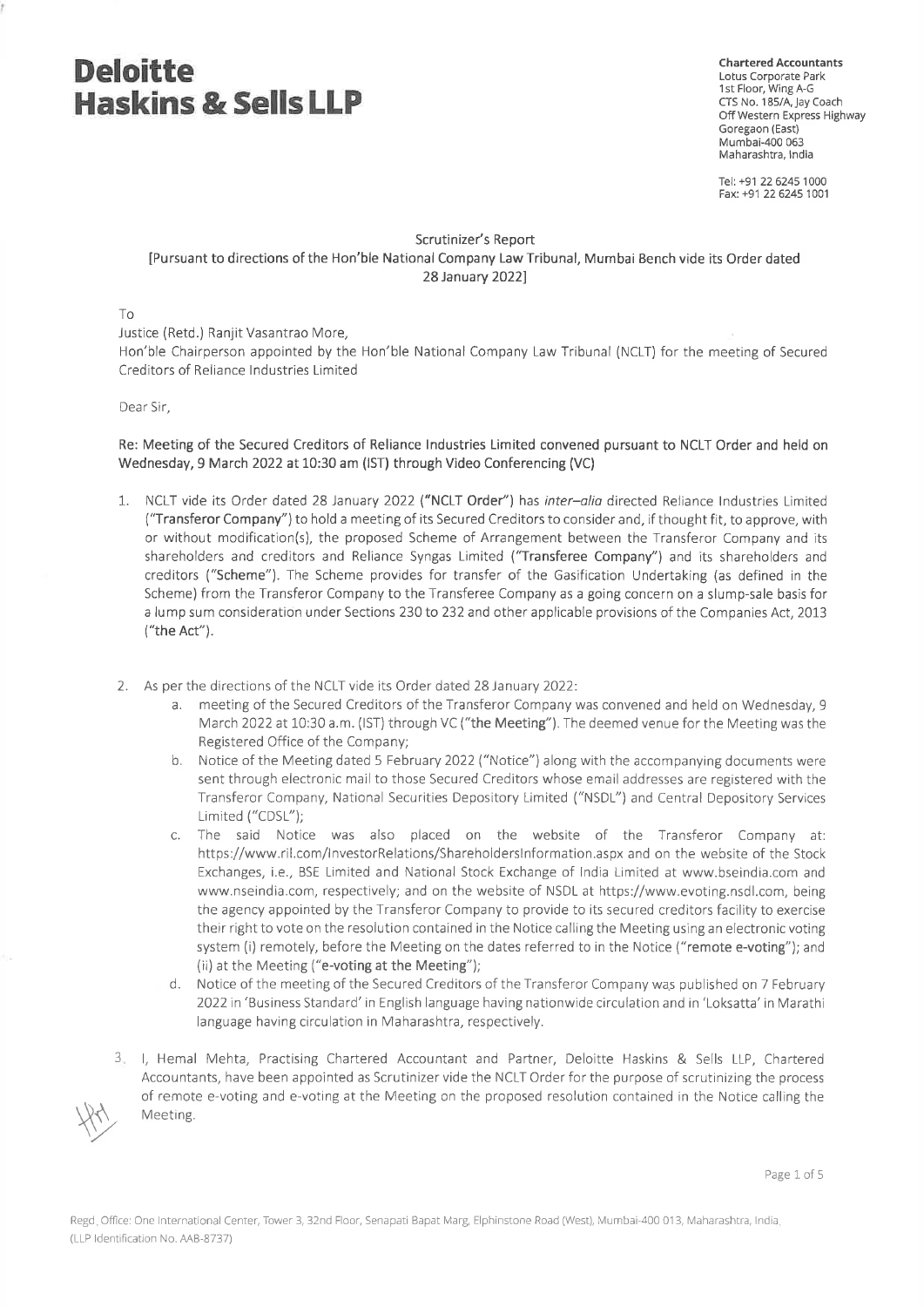- 4. As Scrutinizer, I have to scrutinize the process of
	- $(i)$ remote e-voting; and
	- $(ii)$ e-voting at the Meeting.

#### Management's Responsibility

5. The management of the Transferor Company is responsible to ensure compliance with the requirements of (i) the Act and the Rules made thereunder and (ii) the NCLT Order in this regard. The management of the Transferor Company is also responsible for ensuring a secured framework and robustness of the electronic voting systems.

#### Scrutinizer's Responsibility

6. My responsibility as Scrutinizer for e-voting process (i.e. remote e-voting and e-voting at the meeting) is restricted to making a Scrutinizer's Report of the votes cast "in favour" or "against" the resolution contained in the Notice, based on the reports generated from the e-voting system provided by NSDL, the Agency authorized in accordance with the applicable Rules under the Act and engaged by the Transferor Company to provide the facility of remote e-voting and e-voting at the Meeting and attendant papers / documents furnished to me electronically by the Transferor Company and / or NSDL for my verification.

#### Cut-off date

7. The secured creditors of the Transferor Company as on the "cut-off" date, as specified in the Notice, i.e., Monday, 31 January 2022 were entitled to vote on the resolution as set out in the Notice calling the Meeting and their voting rights were in proportion to the outstanding amount due by the Transferor Company to them as on the cut-off date.

#### 8. E-voting at the Meeting:

- 8.1 After the time fixed for closure of the e-voting at the Meeting by the Chairperson, the electronic system recording the e-voting (e-votes) was locked by NSDL under my instructions.
- 8.2 The e-votes cast at the meeting were unblocked on Wednesday, 9 March 2022 after the conclusion of the Meeting.
- 8.3 The e-votes were reconciled with the records maintained by the Transferor Company / NSDL and the authorizations lodged with the Transferor Company / NSDL on test check basis.

#### 9. Remote E-voting Process:

9.1 The remote e-voting period remained open from Friday, 4 March 2022 (1:00 p.m. IST) to Tuesday, 8 March 2022 (5:00 p.m. IST).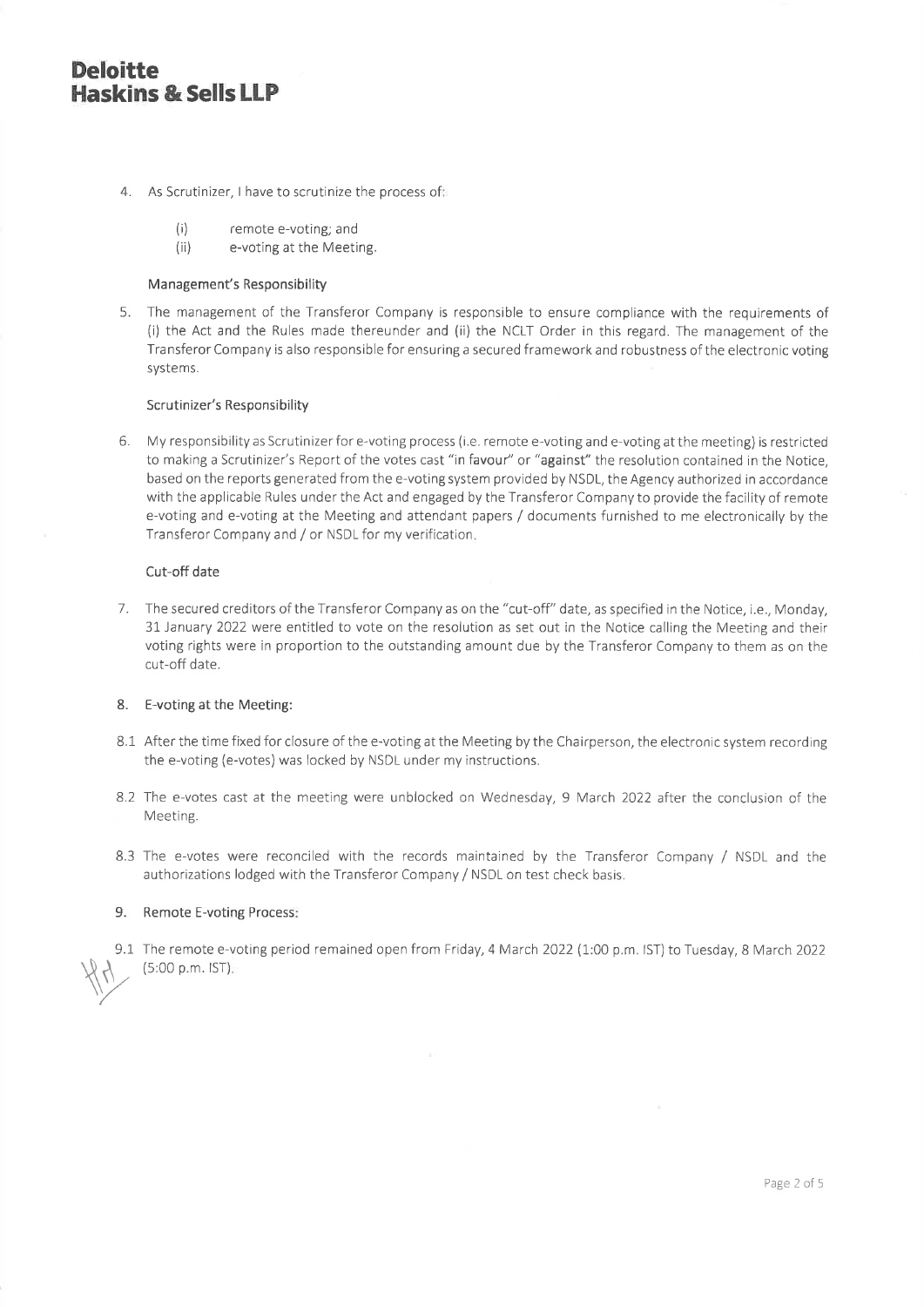9.2 Thereafter, the votes cast during remote e-voting period were unblocked on Wednesday, 9 March 2022 after the conclusion of the Meeting and was witnessed by two witnesses, Mr. Sanjeev Shah and Mr. Hardik Mehta, who are not in the employment of the Transferor Company and / or NSDL. They have signed below in confirmation of the same.



- 9.3 Thereafter, the details containing, inter alia, the list of secured creditors who voted "in favour" or "against" the resolution were generated from the e-voting website of NSDL i.e. https://www.evoting.nsdl.com . Based on the report generated by NSDL and relied upon by me, the data relating to remote e-voting was scrutinized on test check basis.
- 10. The resolution as set out in the Notice calling the Meeting of Secured Creditors (Resolution) is reproduced below:-

"RESOLVED THAT pursuant to the provisions of Sections 230 to 232 and other applicable provisions of the Companies Act, 2013, the rules, circulars and notifications made thereunder (including any statutory modification(s) or re-enactment(s) thereof, for the time being in force), subject to the provisions of the Memorandum and Articles of Association of the Company and subject to the approval of Hon'ble jurisdictional National Company Law Tribunal ("NCLT") and subject to such other approvals, permissions and sanctions of regulatory and other authorities, as may be necessary and subject to such conditions and modifications as may be deemed appropriate by the Parties to the Scheme, at any time and for any reason whatsoever, or which may otherwise be considered necessary, desirable or as may be prescribed or imposed by the NCLT or by any regulatory or other authorities, while granting such approvals, permissions and sanctions, which may be agreed to by the Board of Directors of the Company (hereinafter referred to as the "Board", which term shall be deemed to mean and include one or more Committee(s) constituted/to be constituted by the Board or any other person authorised by it to exercise its powers including the powers conferred by this Resolution), the arrangement embodied in the Scheme of Arrangement between Reliance Industries Limited & its shareholders and creditors and Reliance Syngas Limited & its shareholders and creditors ("Scheme"), be and is hereby approved;

RESOLVED FURTHER THAT the Board be and is hereby authorised to do all such acts, deeds, matters and things, as it may, in its absolute discretion deem requisite, desirable, appropriate or necessary to give effect to this Resolution and effectively implement the arrangement embodied in the Scheme and to make any modifications or amendments to the Scheme at any time and for any reason whatsoever, and to accept such modifications, amendments, limitations and/or conditions, if any, which may be required and/or imposed by the NCLT while sanctioning the arrangement embodied in the Scheme or by any authorities under law, or as may be required for the purpose of resolving any questions or doubts or difficulties that may arise including passing of such accounting entries and /or making such adjustments in the books of accounts as considered necessary in giving effect to the Scheme, as the Board may deem fit and proper."

11. The consolidated results of remote e-voting and e-voting at the Meeting, on the Resolution, based on the reports generated by NSDL, scrutinized on test-check basis and relied upon by me, are as under:-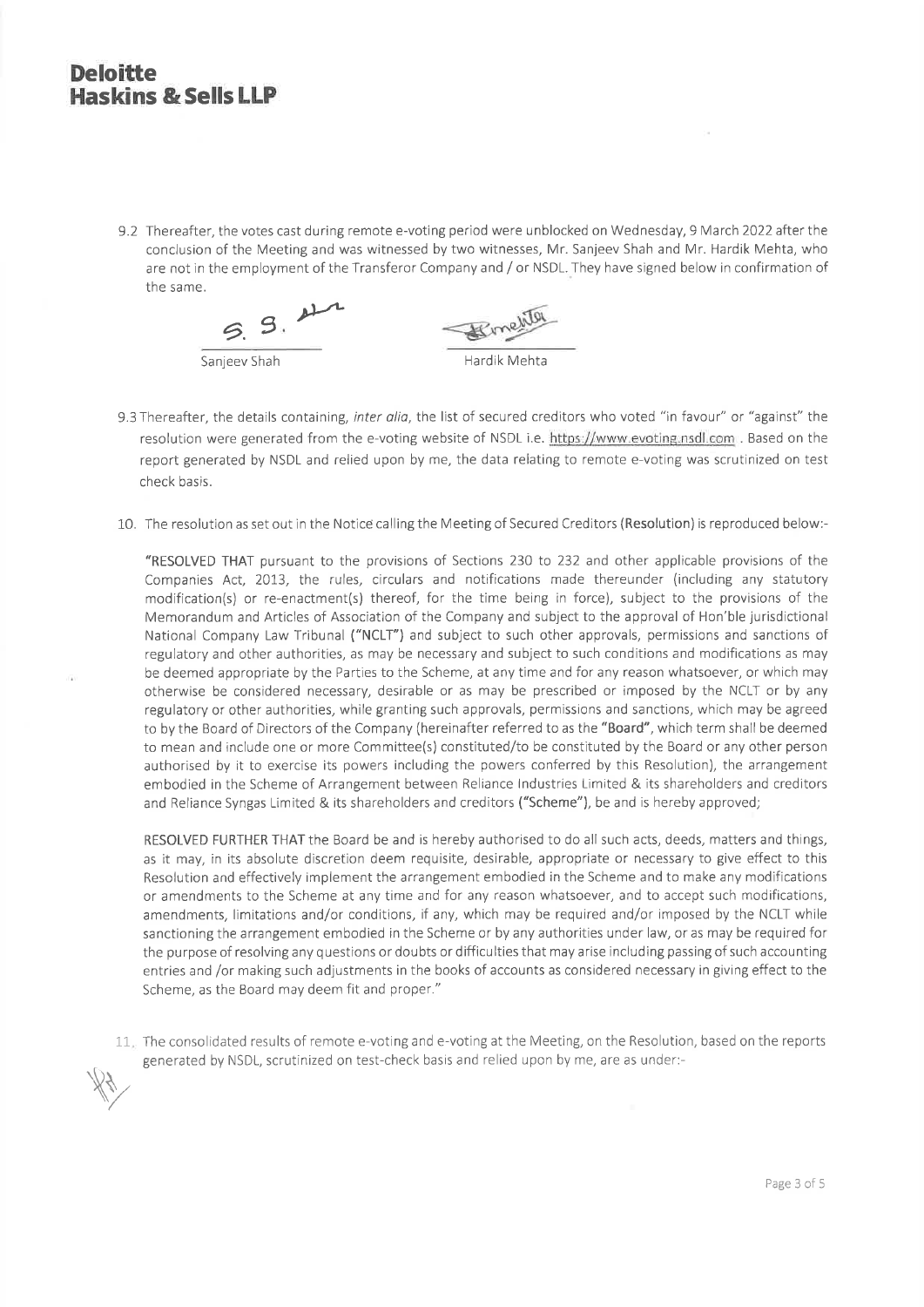| Votes in favour of the Resolution                      |                                         |                                                                                                                                                                     |                                              | Votes against the Resolution               |                                                                                                                                           | Invalid votes                                   |
|--------------------------------------------------------|-----------------------------------------|---------------------------------------------------------------------------------------------------------------------------------------------------------------------|----------------------------------------------|--------------------------------------------|-------------------------------------------------------------------------------------------------------------------------------------------|-------------------------------------------------|
| Number<br>of<br>Secured<br><b>Creditors</b><br>(Col.1) | Value of Secured<br>Debt(₹)<br>(Col. 2) | As a<br>percentage<br>in value<br>terms (of<br>votes in<br>favour and<br>against)<br>(Col.2/<br>(Aggregate<br>of Col.2 and<br>$Col.5$ <sup>*</sup> 100)<br>(Col. 3) | Number of<br>Secured<br>Creditors<br>(Col.4) | Value of Secured<br>Debt $($ ₹)<br>(Col.5) | As a percentage<br>in value terms (of<br>votes in favour<br>and against)<br>(Col.5/ (Aggregate<br>of Col.2 and<br>$Col.5)*100$<br>(Col.6) | Value of invalid<br>Secured Debt (₹)<br>(Col.7) |
|                                                        |                                         |                                                                                                                                                                     |                                              |                                            |                                                                                                                                           |                                                 |
| 49                                                     | 25451,02,54,213                         | 99.9019%                                                                                                                                                            |                                              | 25,00,00,000                               | 0.0981%                                                                                                                                   | 195,00,00,000                                   |

#### Note:

- (i) Votes cast in favour by a Secured Creditor aggregating ₹ 195,00,00,000 are considered as invalid due to lack of proper authorisation.
- (ii) All these invalid votes were cast in favour of the resolution.
- (iii) If the invalid votes were to be considered, the percentage would be 99.9026% in favour and 0.0974% against.

Accordingly, the proposed Resolution approving the Scheme has been approved by requisite majority of the Secured Creditors of the Transferor Company as required under the Act.

- 12. The electronic data and all other relevant records relating to remote e-voting and e-voting at the Meeting will be handed over to Smt. Savithri Parekh, Company Secretary and Compliance Officer of the Transferor Company for safe keeping as provided in the Act read with the relevant Rules.
- 13. a) This report is issued in accordance with the terms of the Engagement Letter.

b) I have conducted my examination in accordance with the Guidance Note on Reports or Certificates for Special Purposes issued by the Institute of Chartered Accountants of India (ICAI) and Standards on Auditing specified under Section 143(10) of the Act. The Guidance Note requires that I comply with the ethical requirements of the Code of Ethics issued by ICAI.

c) I have complied with the relevant applicable requirements of the Standard on Quality Control (SQC) 1, Quality Control for Firms that Perform Audits and Reviews of Historical Financial Information, and Other Assurance and Related Services Engagements.

#### Restriction on Use

 $14<sub>±</sub>$  This report has been issued at the request of the Transferor Company for (i) submission to NCLT, the Stock Exchanges and other Regulatory Authorities, as required and (ii) placing on website of the Transferor Company and of NSDL. This report is not to be used for any other purpose or to be distributed by the Transferor Company